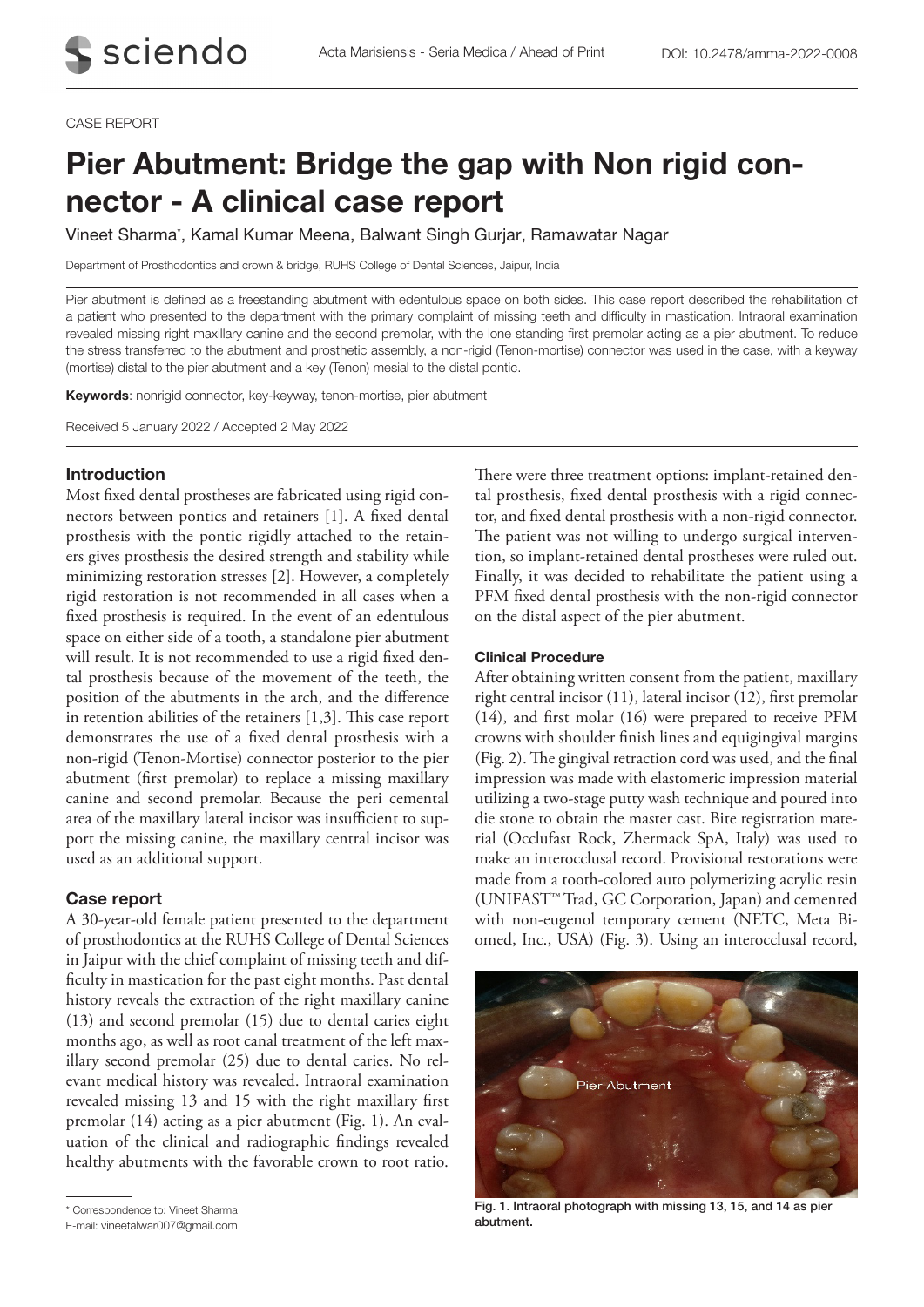

Fig. 2. Tooth preparation



the master cast was then mounted on an articulator. Wax patterns were fabricated for 11, 12, 13, and 14 first. A plastic castable female attachment (Mortise) was waxed upon the distal surface of the wax pattern. The parallelism of plastic male attachment was determined through surveying. Investing and casting were completed. In the patient's mouth, a metal try-in of the anterior attachment with keyway or mortise was done, and a pickup impression was made with elastomeric impression material (Fig. 4,5). The Key was seated in the casted keyway, and wax patterns for 15 and 16 were made connecting the key into the keyway. Casting procedures were carried out in the similar manner.



Fig. 3. Provisional crowns- In situ Fig. 4. Try in of Anterior metal assembly with keyway on distal of 14.

The metal fit was checked in the lab after both male and female portions were inserted. Clinically, both the anterior and posterior segments were tried to ensure that the restoration's marginal fit was correct. Following shade selection, it was ceramized. The laboratory procedure was completed by assembling the anterior segment with the female portion (keyway mortise) and the posterior segment with the male portion (key tenon) in the working cast (Fig. 6). A four-unit segment consisting of 11, 12, 13, and 14 (pier abutment) was cemented first, followed by a two-unit posterior segment consisting of 15 and 16, with a key on the mesial contour of 15 (Fig. 7). Glass ionomer cement (GC



Fig. 5. Pick up impression made with elastomeric impression material



Fig. 6. Completed FDP with non-rigid (Tenon-mortise) connector between 14 and 15.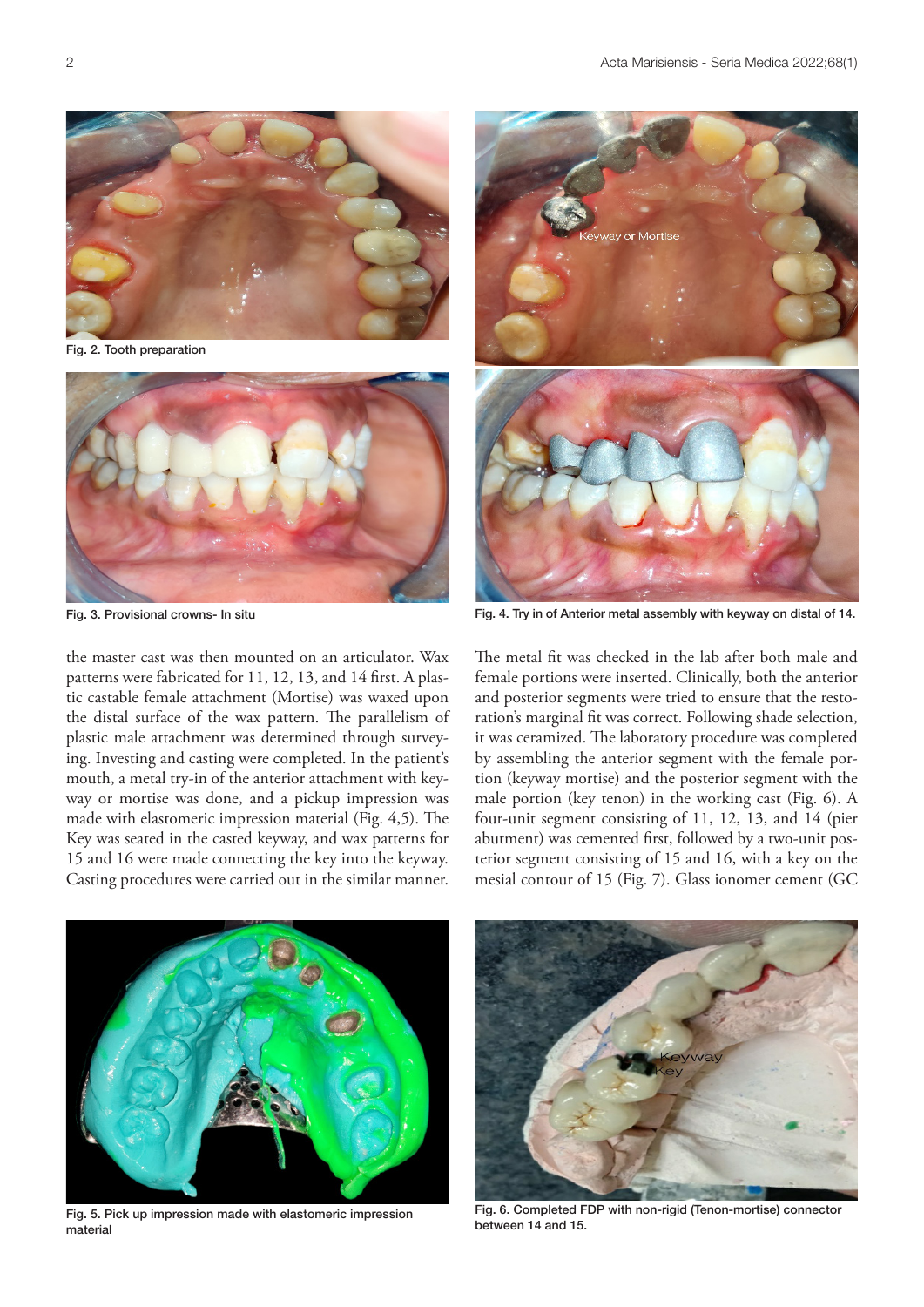

Fig. 7. FDP with non-rigid connector- In situ

Gold Label 1, GC INDIA) was used for the cementation. An articulating paper was used to check the occlusion after removing the extra cement.

## **Discussion**

As a result of the pier abutment, a fulcrum-like situation occurs, which can cause failure of the weakest of the terminal abutments [3]. In a stress breaker, shear stresses are concentrated on the supporting bone and not on the connector. This is the reason that stress breaks are recommended at both ends of the pier abutment. The first molar to central incisor facial lingual movement ranges from 56 to 108 μm, with an intrusion value of 28 μm [4,5]. Furthermore, due to the curvature of the arch, the faciolingual movement of an anterior tooth occurs at a different angle to that of a molar [6]. A long-span prosthesis may experience stresses that will be transferred to the abutments because of these movements [3,7,8]. Due to the distances at which movement occurs, the independent movement of the abutment teeth, and the tendency of the prosthesis to flex, stress may develop around the abutment teeth and between retainers and abutment preparations [1]. It has been suggested that a nonrigid connector be used to reduce this risk [9]. Despite an apparent close fit, movement in a nonrigid connector is sufficient to prevent stress transfer from the loaded segment to the rest of the fixed partial denture [8]. The nonrigid connector is broken stress [3,10- 13]. In this case, the maxillary canine and second premolar are missing, leaving the first premolar as a pier abutment.

A Tenon-Mortise (Key-Keyway) connector was employed in this case, which consists of a T-shaped key attached to the pontic and a dovetail keyway placed within a retainer.

The rigid connector can only be used with short-span FDP's that replace one tooth [14,15]. Instead of focusing shear stress in the connectors, a nonrigid FDP transmits it to the supporting bone. It appears to reduce mesiodistal abutment torquing while allowing them to move independently [16,17]. The connector's keyway should be distal to the pier abutment, and the key should be on the mesial side of the distal pontic. This is because the long axes of the posterior teeth often incline somewhat in a mesial direction, and vertically applied occlusal forces cause more movement in this direction. When the connector's keyway is situated on the distal side of the pier abutment, mesial movement more securely seats the key into the keyway [9]. However, placing the keyway on the mesial side causes the key to become unseated during mesial movements [10,18,19]. This could result in pathologic movement of the anterior teeth over time. Using a non-rigid connector distal to the pier abutment, the stress concentration in the pier is minimized. Despite the complexity of fabricating non-rigid connectors, it has been confirmed that the stressbreaking effect caused by incorporation of these connectors particularly in pier abutment situations contributes to long-term durability of the prostheses [20].

## **Conclusion**

This case report discussed the use of a non-rigid connector between the right maxillary first premolar and second premolar, with the first premolar acting as a pier abutment while the central incisor and first molar acted as terminal abutments. Nonrigid connector acted as stress breakers. A tenon-mortise type of non-rigid connector was employed for this case, which reduces the stress transferred to the pier abutment and the rest of the fixed prosthesis, thereby increasing the longevity of the prosthesis and abutments.

## Authors' contribution

VS - Conceptualization, Methodology, Resources, Software, Writing – original draft, Writing – review & editing KKM - Conceptualization, Writing – original draft, Writing – review & editing

BSG and RN - Methodology, Resources, Writing – review & editing

### Conflict of interest

None to declare.

#### **References**

- 1. Shillingburg HT, Sather DA. Fundamentals of fixed prosthodontics. 4th ed. Quintessence Publishing Co, Inc; 2012.
- 2. Sivakumar S, Management of Partial Edentulism Using Nonrigid Connectors as a Treatment Modality: A Case Report. Cureus 2020;12(4): e7790
- 3. Kuruvila A, Joseph S, Jayalekshmi NL, Menon SK. The key to the management of pier abutment: An alternative approach. J Int Oral Health 2017;9:136-9.
- 4. Rudd KD, O'Leary TJ, Stumpf AJ. Horizontal tooth mobility in carefully